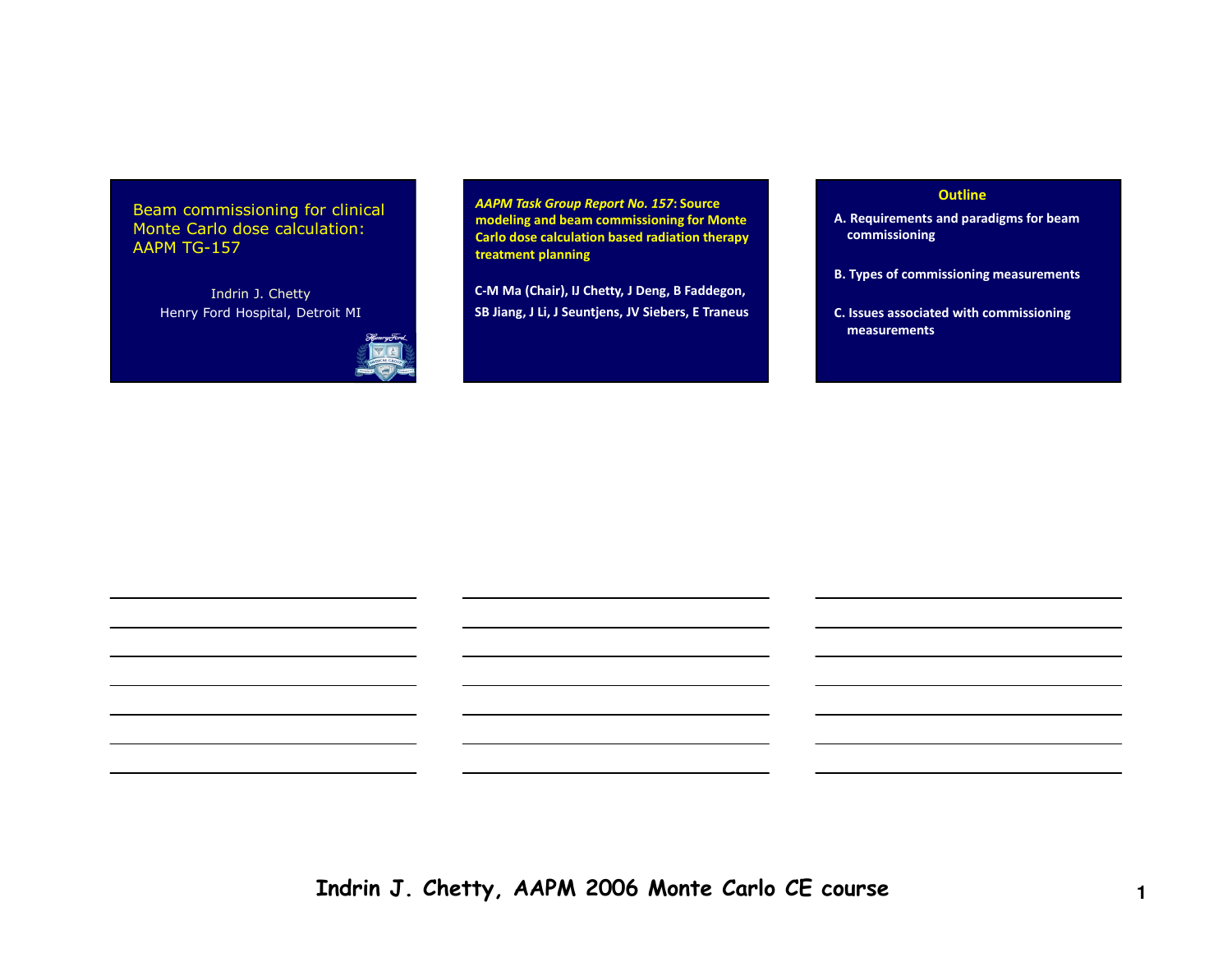#### Experimental Verification

- Perform measurements to test the algorithm performance with emphasis on: (a) incident fluence prediction; (b) radiation transport calculation accuracy
- (a) the incident fluence prediction: how accurately does the model characterize interactions in the treatment head?

# **Beam model**

Ħ **TITLE STATE** E.

depth dose, profiles and output ratio measurements in water phantoms for square and shaped fields over a range of field sizes





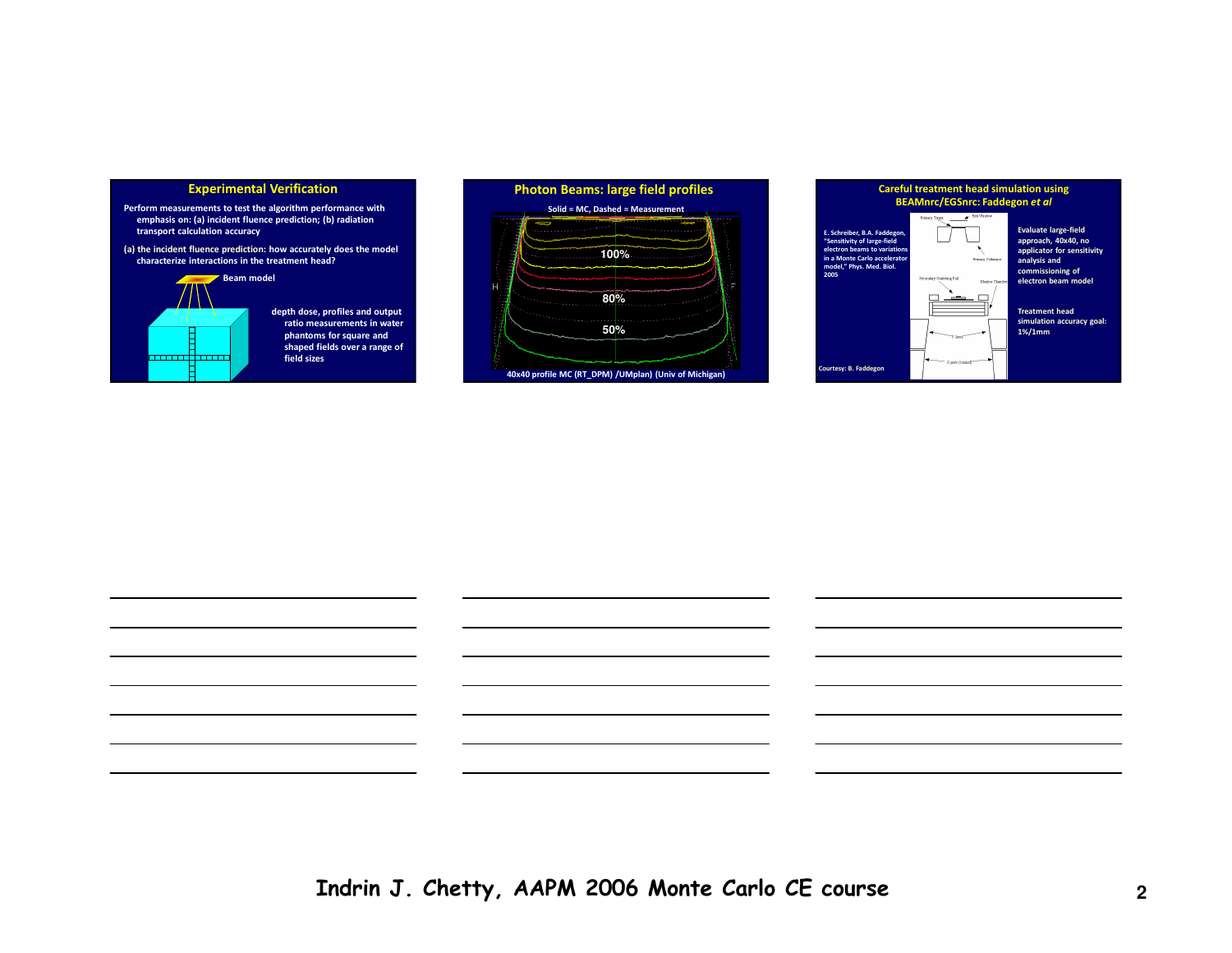





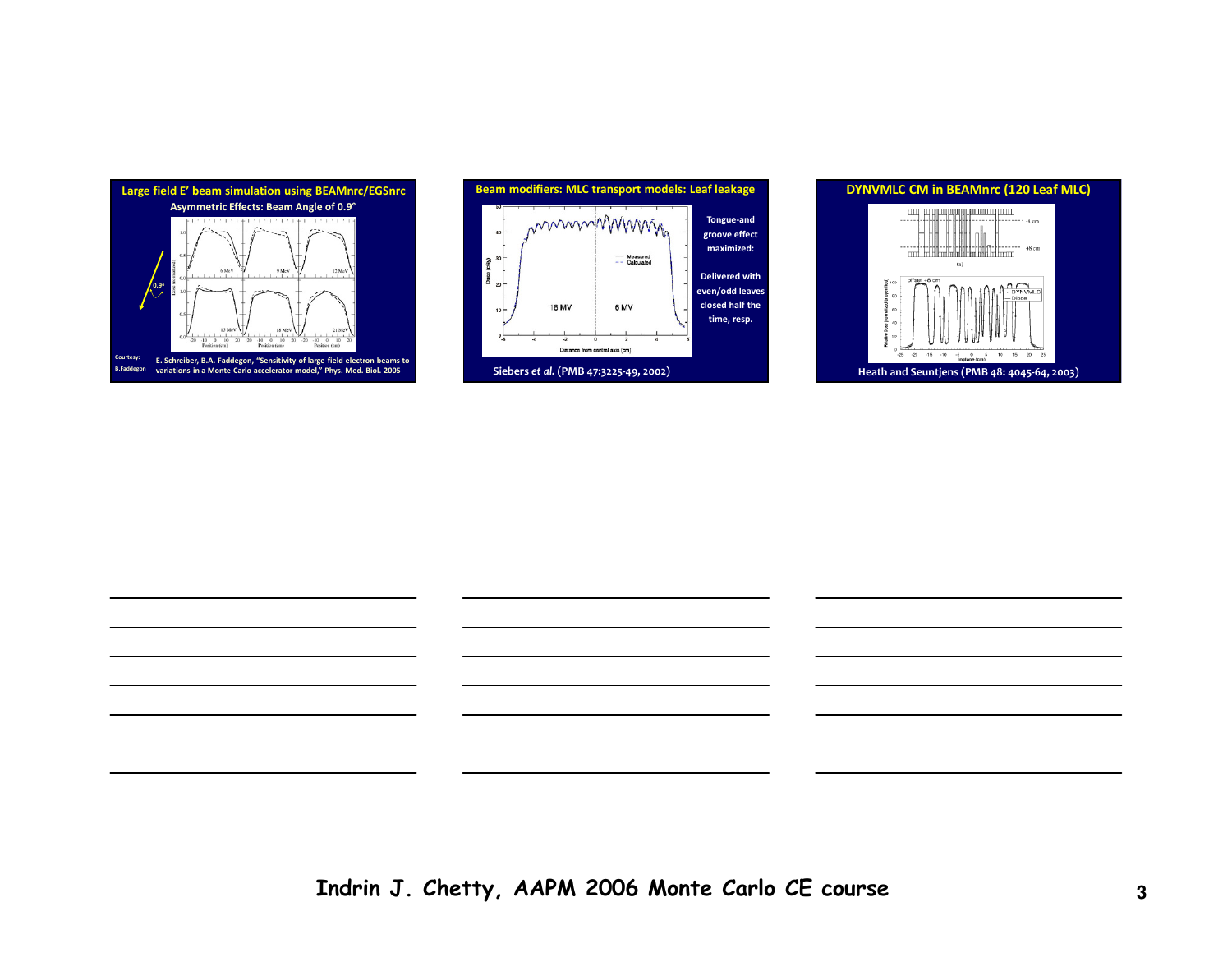







Indrin J. Chetty, AAPM 2006 Monte Carlo CE course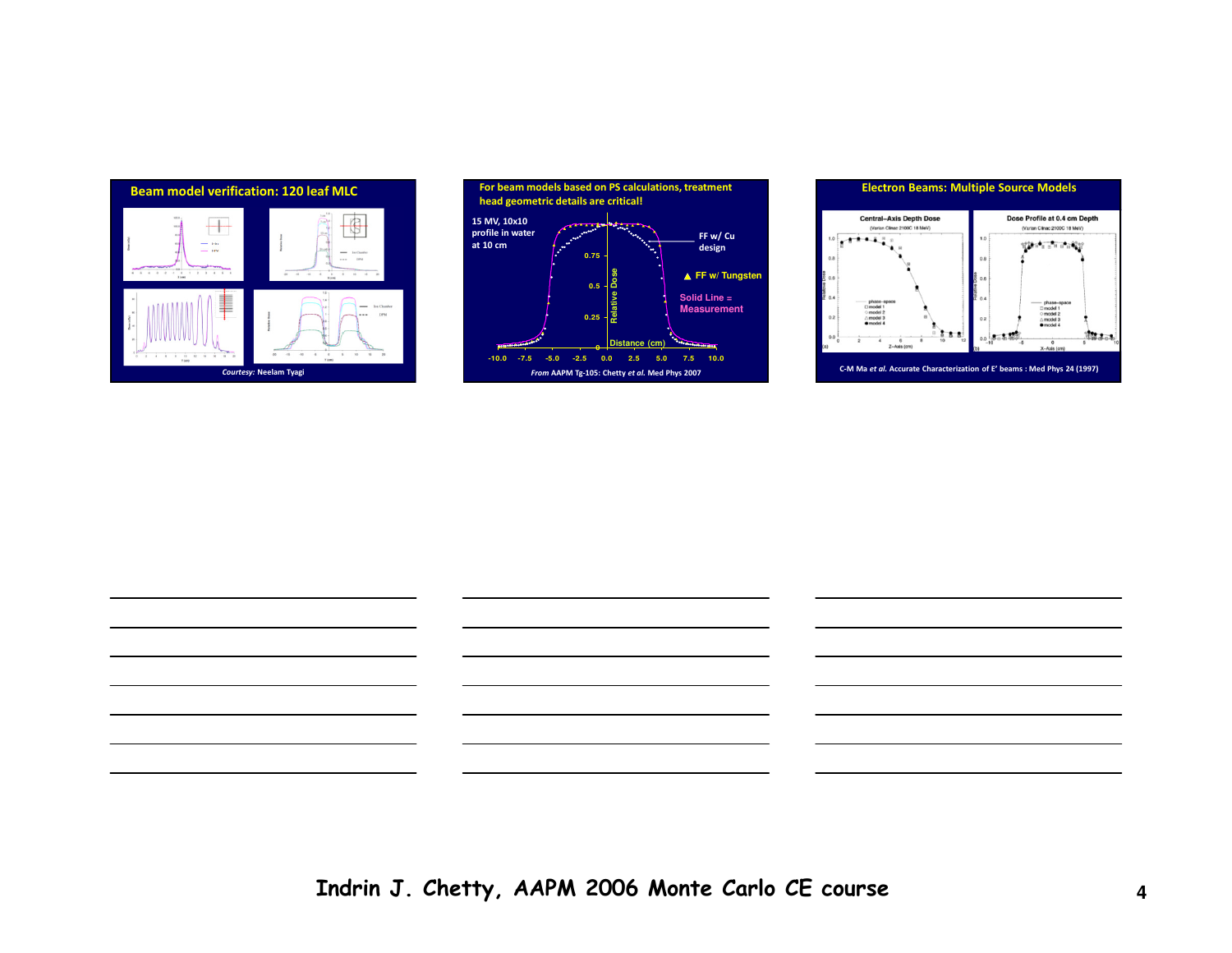#### Experimental Verification: Radiation Transport

Radiation transport accuracy: test the accuracy under circumstances in which the MC algorithm is likely to provide most benefit - small field sizes, non-equilibrium conditions, heterogeneous media









Indrin J. Chetty, AAPM 2006 Monte Carlo CE course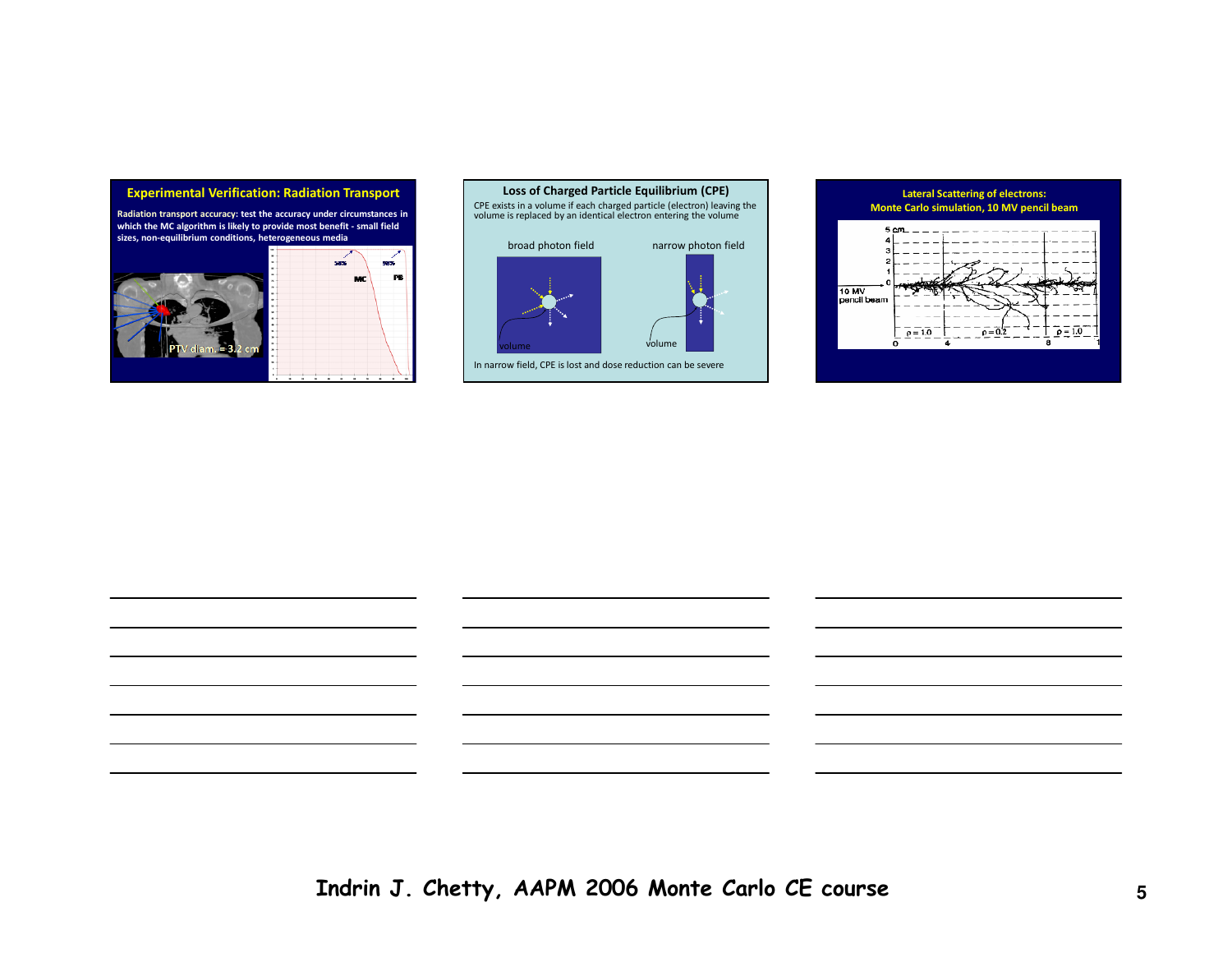



"Ring" of underdosage gets larger for smaller tumors (as the tumor size approaches the electron range)



"Ring" of underdosage gets larger with beam energy due to the increased electron range

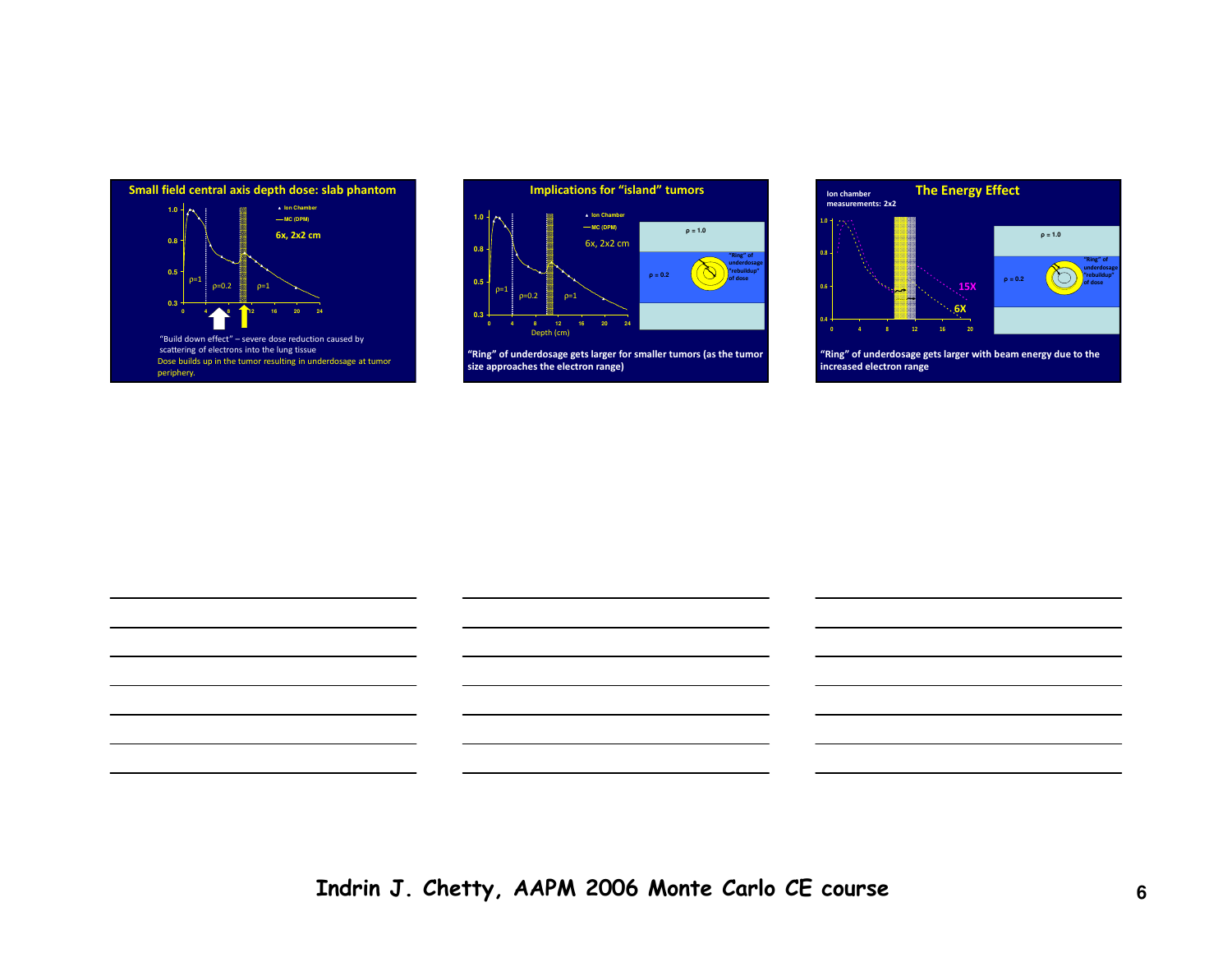

 even more complicated – <sup>e</sup>' range increases and e' equilibrium is lost at larger field sizes



Das et al. "Small fields: Nonequilibrium radiation dosimetry" Med Phys 35: (2008) AAPM TG No. 155 Small Fields and Non-Equilibrium Condition Photon Beam Dosimetry: Das and Francescon et al.



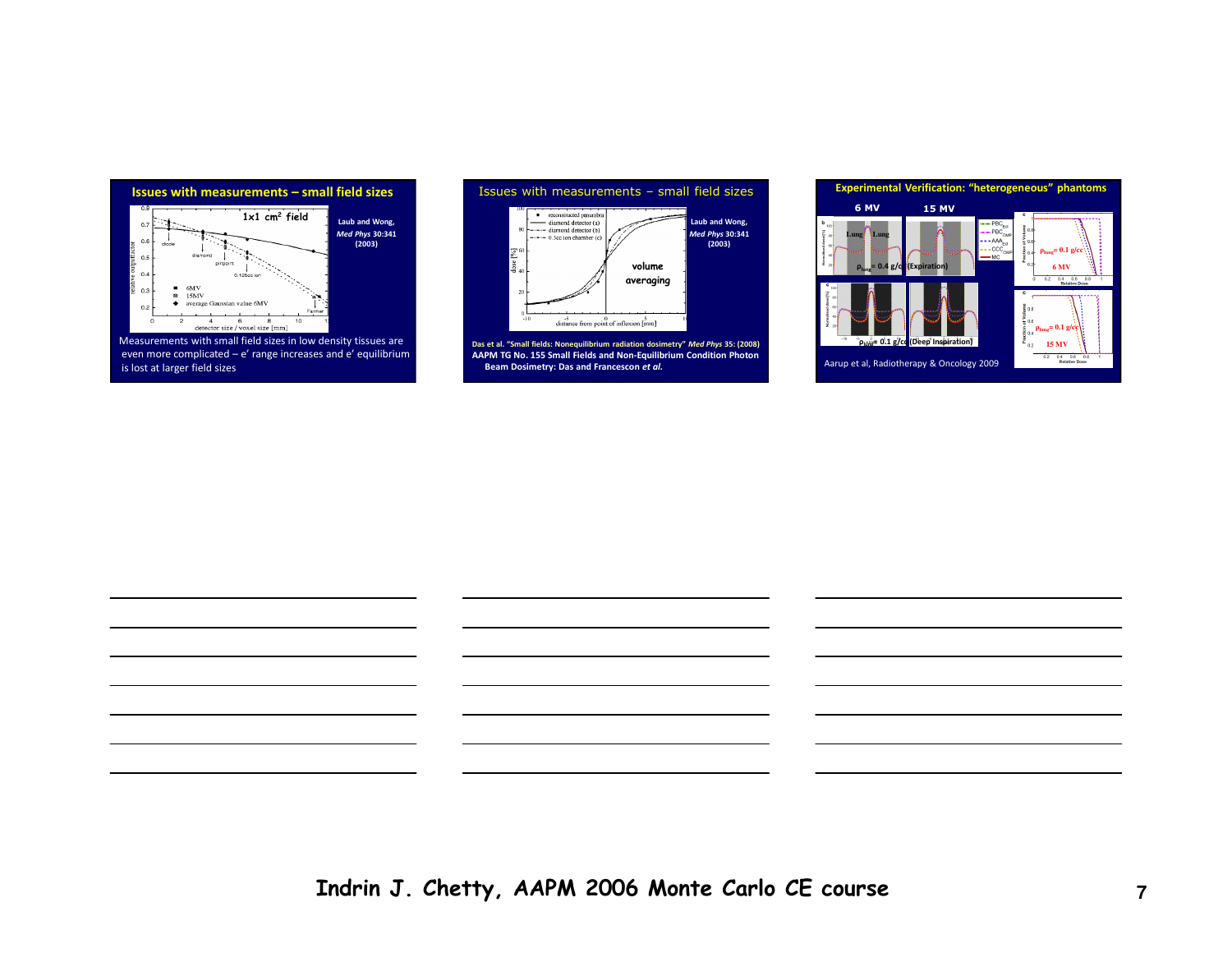







Indrin J. Chetty, AAPM 2006 Monte Carlo CE course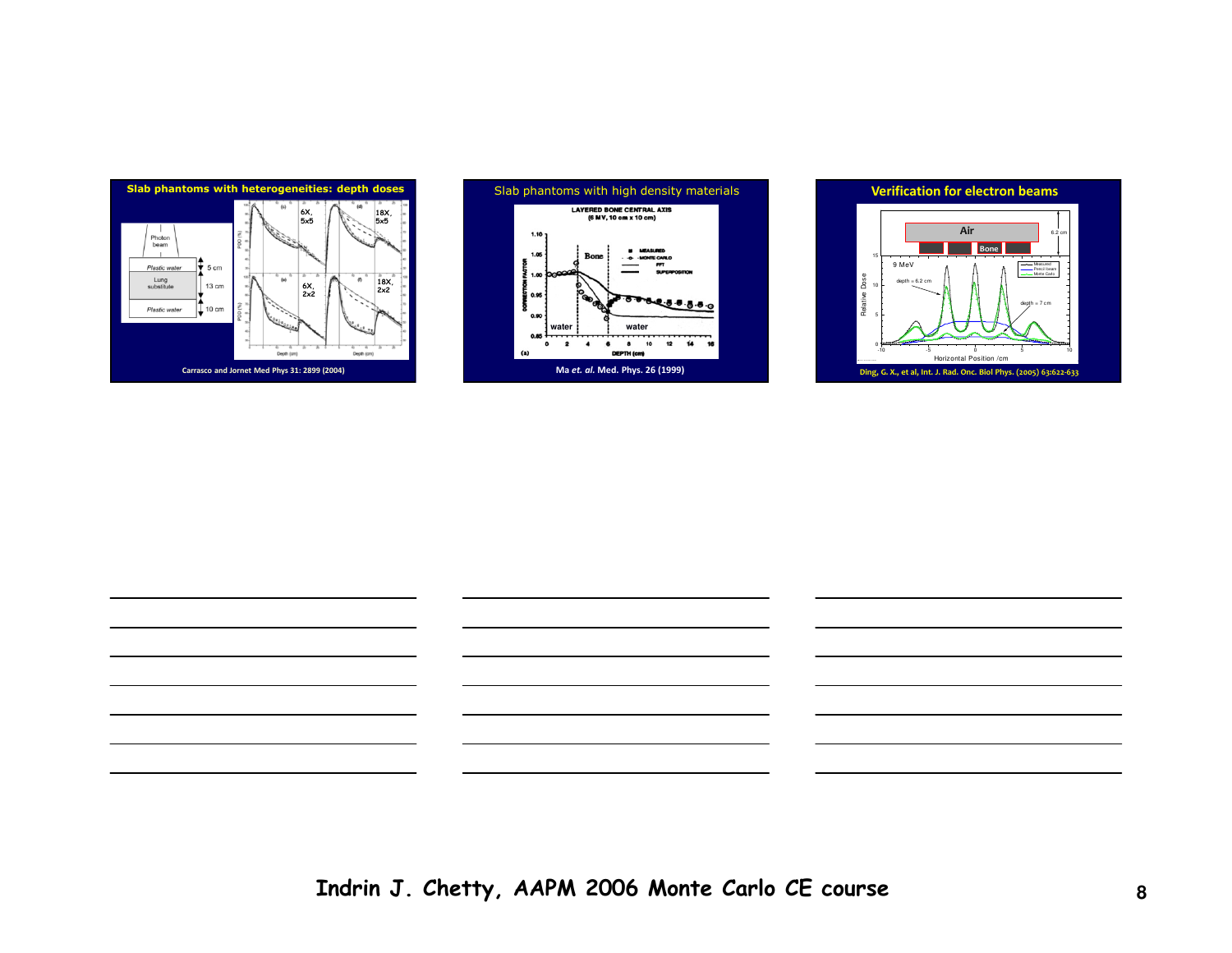







Indrin J. Chetty, AAPM 2006 Monte Carlo CE course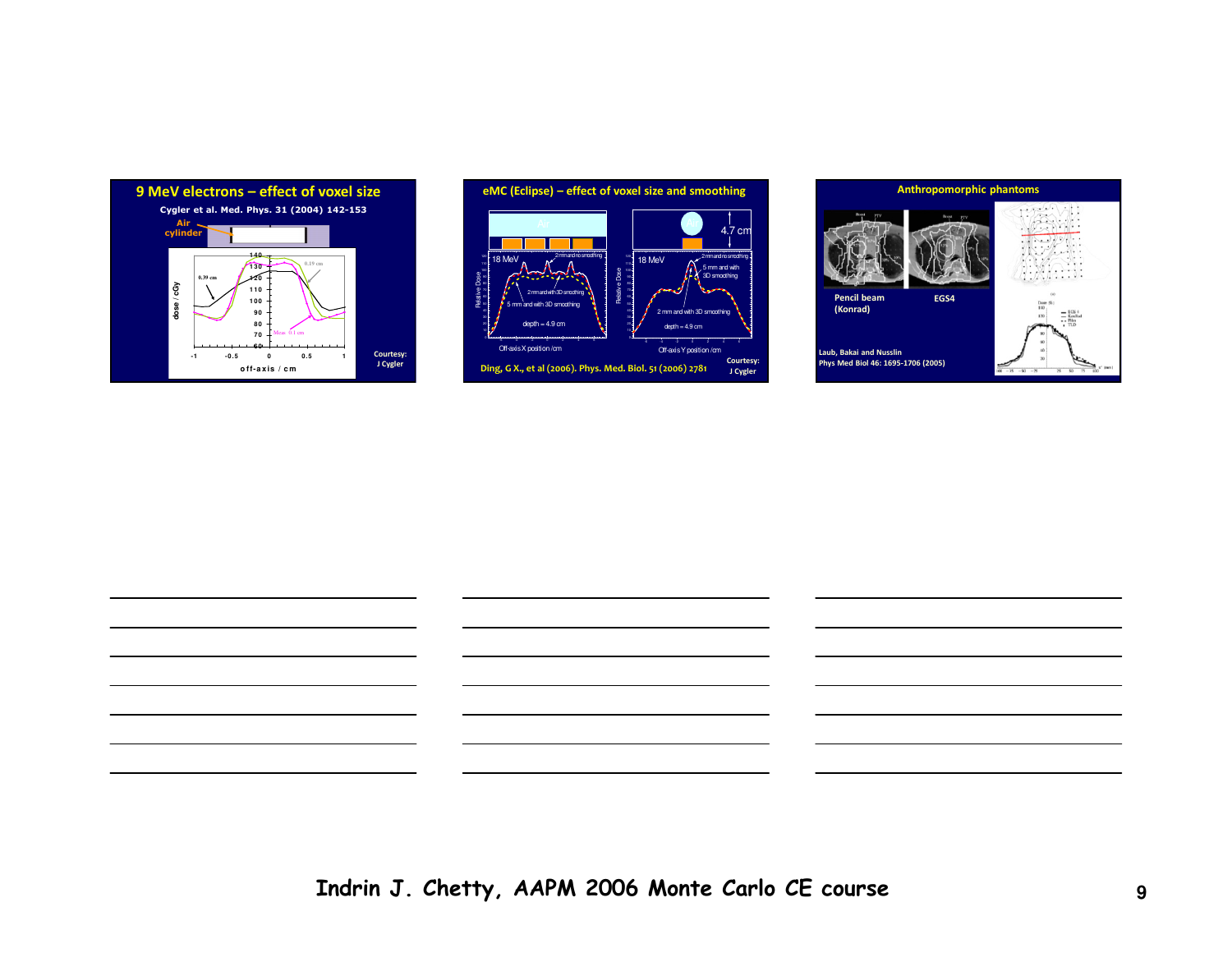

#### **Summary**

Commissioning of beam models must include measurements to verify the accuracy of the head model, as well as the radiation transport model in the patient

Measurements in complex geometries, small fields and non-equilibrium conditions, will be helpful to verify the expected improved accuracy of the MC algorithm under such circumstances

Measurements in complex geometries is difficult and must be done with care, to minimize systematic errors

When performing direct treatment head simulation, accurate geometric details of the components are critical!

### Acknowledgements

Henry Ford Health System Salim Siddiqui, MD, PhD Sanath Kumar, MD Ning (Winston) Wen, PhDCorey Fraser, CMDHaisen Li, PhD Hualiang Zhong, PhDDezhi Liu, PhD Mubin Shaikh, MS Margarida (Maggy) Fragoso, PhD Benjamin Movsas, MDMunther Ajlouni, MD

University of Michigan Benedick Fraass, PhD Randy Ten Haken, PhDSpring Kong, MD, PhD

Ottawa HospitalJoanna Cygler, PhD

NIH/NCI Grant Support: R01 CA106770